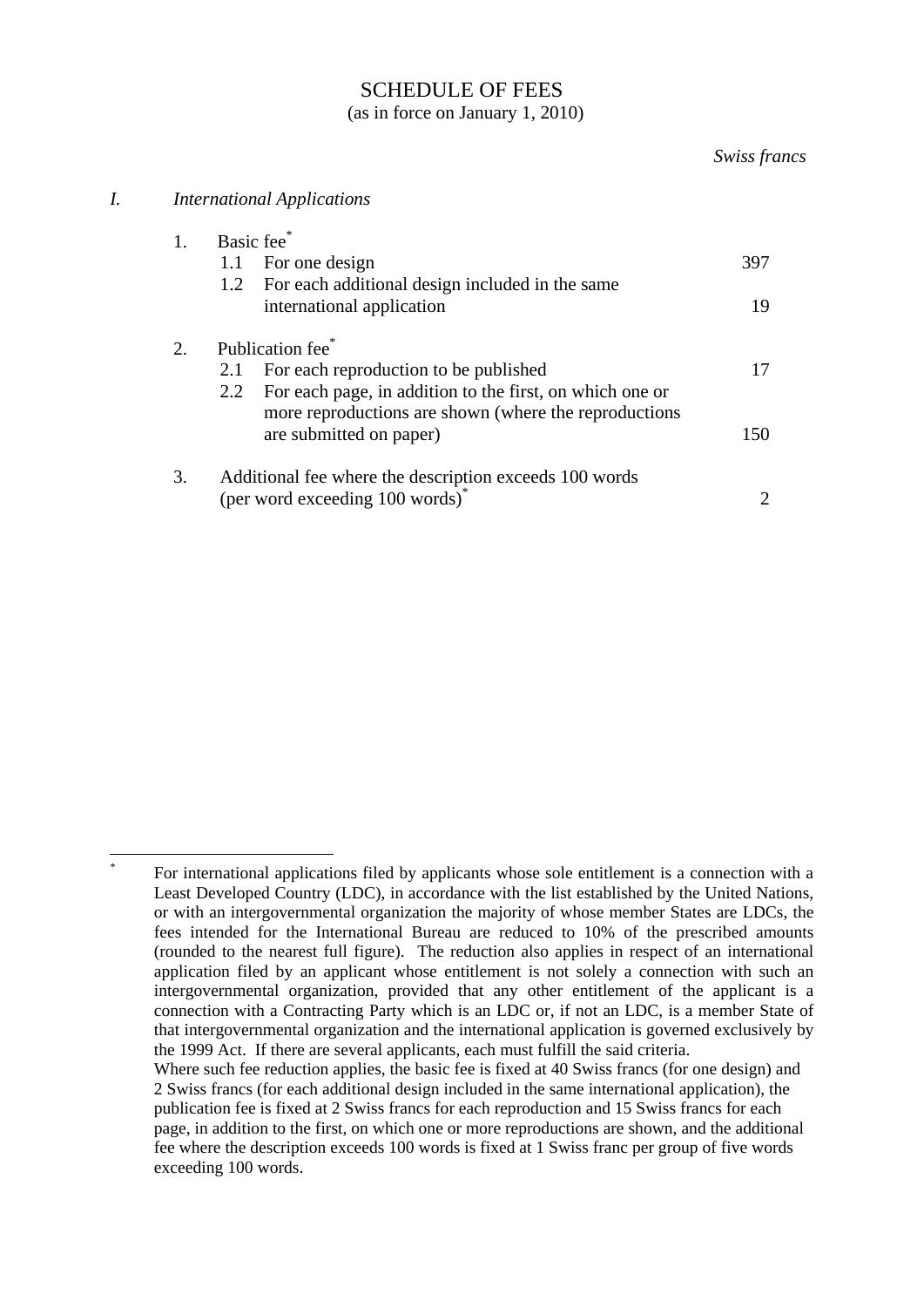| 4. |     | Standard designation fee**                            |    |
|----|-----|-------------------------------------------------------|----|
|    |     | 4.1 Where level one applies:                          |    |
|    |     | 4.1.1 For one design                                  | 42 |
|    |     | 4.1.2 For each additional design included in the same |    |
|    |     | international application                             | 2  |
|    |     | 4.2 Where level two applies:                          |    |
|    |     | 4.2.1 For one design                                  | 60 |
|    |     | 4.2.2 For each additional design included in the same |    |
|    |     | international application                             | 20 |
|    | 4.3 | Where level three applies:                            |    |
|    |     | 4.3.1 For one design                                  | 90 |
|    |     | 4.3.2 For each additional design included in the same |    |
|    |     | international application                             | 50 |
|    |     |                                                       |    |

5. Individual designation fee (the amount of the individual designation fee is fixed by each Contracting Party concerned)♦

1

Where such reduction applies, the standard designation fee is fixed at 4 Swiss francs (for one design) and 1 Swiss franc (for each additional design included in the same international application) under level one, 6 Swiss francs (for one design) and 2 Swiss francs (for each additional design included in the same international application) under level two, and 9 Swiss francs (for one design) and 5 Swiss francs (for each additional design included in the same international application) under level three.

[WIPO Note]: Recommendation adopted by the Assembly of the Hague Union:

"Contracting Parties that make, or that have made, a declaration under Article 7(2) of the 1999 Act or under Rule 36(1) of the Common Regulations are encouraged to indicate, in that declaration or in a new declaration, that for international applications filed by applicants whose sole entitlement is a connection with a Least Developed Country, in accordance with the list established by the United Nations, or with an intergovernmental organization the majority of whose member States are Least Developed Countries, the individual fee payable with respect to their designation is reduced to 10% of the fixed amount (rounded, where appropriate, to the nearest full figure). Those Contracting Parties are further encouraged to indicate that the reduction also applies in respect of an international application filed by an applicant whose entitlement is not solely a connection with such an intergovernmental organization, provided that any other entitlement of the applicant is a connection with a Contracting Party which is a Least Developed Country or, if not a Least Developed Country, is a member State of that intergovernmental organization and the international application is governed exclusively by the 1999 Act."

For international applications filed by applicants whose sole entitlement is a connection with a Least Developed Country (LDC), in accordance with the list established by the United Nations, or with an intergovernmental organization the majority of whose member States are LDCs, the standard fees are reduced to 10% of the prescribed amounts (rounded to the nearest full figure). The reduction also applies in respect of an international application filed by an applicant whose entitlement is not solely a connection with such an intergovernmental organization, provided that any other entitlement of the applicant is a connection with a Contracting Party which is an LDC or, if not an LDC, is a member State of that intergovernmental organization and the international application is governed exclusively by the 1999 Act. If there are several applicants, each must fulfill the said criteria.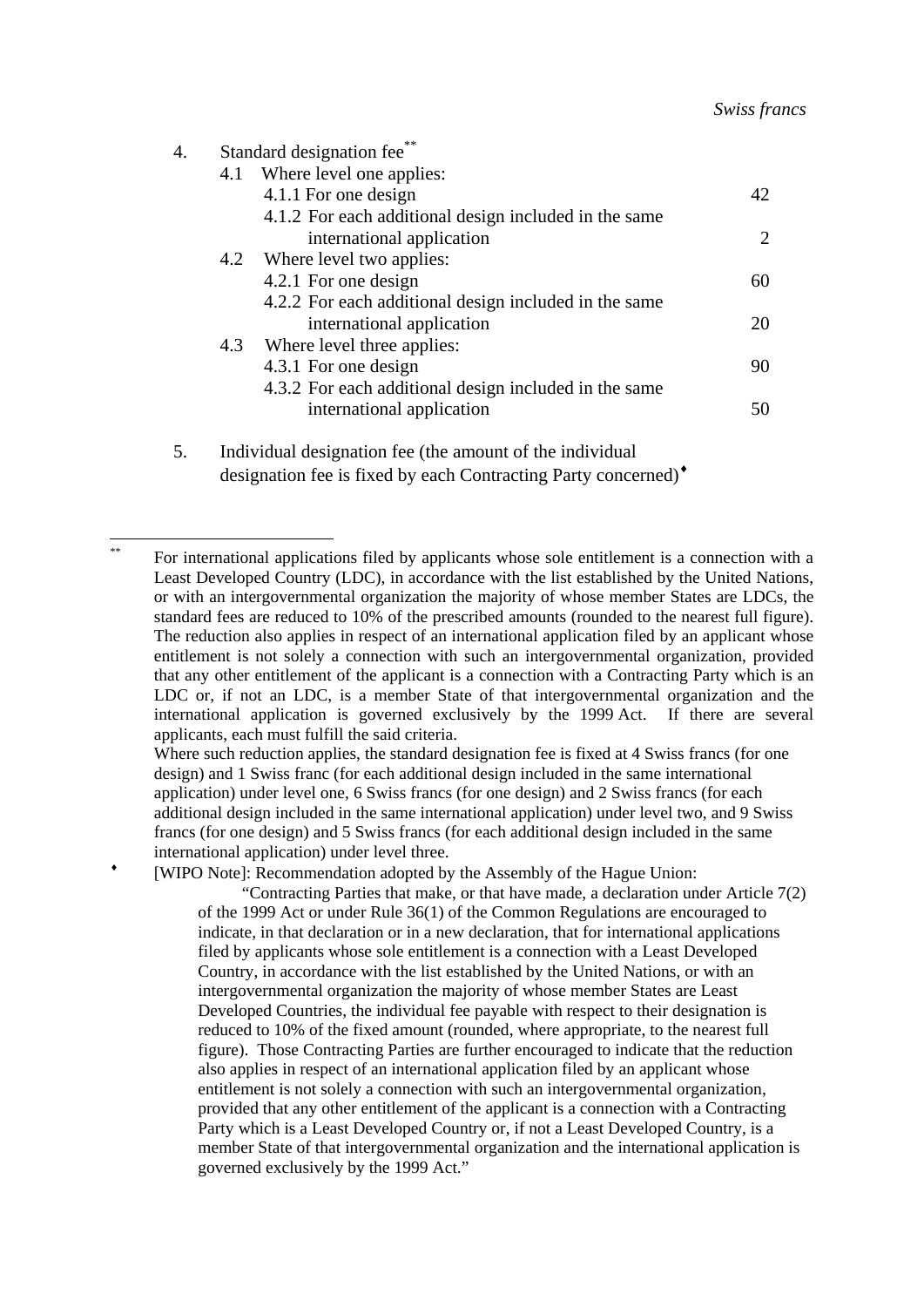$IV.$ 

6. [Deleted]

| Ш. | Renewal of an International Registration Resulting From an           |
|----|----------------------------------------------------------------------|
|    | International Application Governed Exclusively or Partly by the 1960 |
|    | Act or by the 1999 Act                                               |

|     | 7.  | <b>Basic</b> fee<br>7.1<br>For one design<br>7.2<br>For each additional design included in the same                                                       | 200          |  |
|-----|-----|-----------------------------------------------------------------------------------------------------------------------------------------------------------|--------------|--|
|     |     | international registration                                                                                                                                | 17           |  |
|     | 8.  | <b>Standard Designation fee</b><br>For one design<br>8.1<br>8.2<br>For each additional design included in the same                                        | 21           |  |
|     |     | international registration                                                                                                                                | $\mathbf{1}$ |  |
|     | 9.  | Individual designation fee (the amount of the individual<br>designation fee is fixed by each Contracting Party concerned)                                 |              |  |
|     | 10. | Surcharge (period of grace)***                                                                                                                            | sk sk sk     |  |
| IV. |     | [Deleted]                                                                                                                                                 |              |  |
|     | 11. | [Deleted]                                                                                                                                                 |              |  |
|     | 12. | [Deleted]                                                                                                                                                 |              |  |
| V.  |     | <b>Miscellaneous Recordings</b>                                                                                                                           |              |  |
|     | 13. | Change in ownership                                                                                                                                       | 144          |  |
|     | 14. | Change of name and/or address of the holder<br>14.1 For one international registration<br>14.2 For each additional international registration of the same | 144          |  |
|     |     | holder included in the same request                                                                                                                       | 72           |  |
|     | 15. | Renunciation                                                                                                                                              | 144          |  |
|     | 16. | Limitation                                                                                                                                                | 144          |  |

 $***$ 50% of the renewal basic fee.